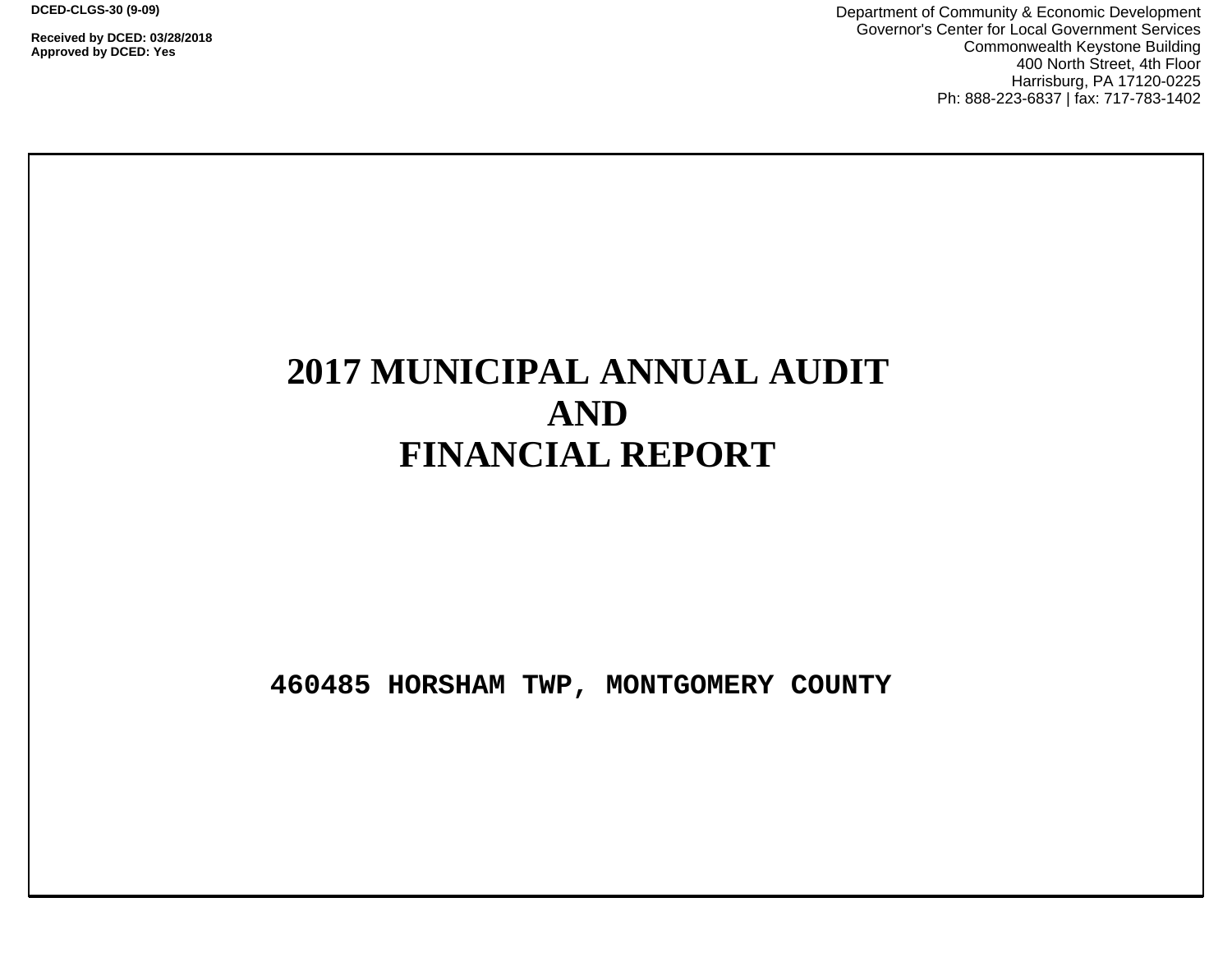**DCED-CLGS-30 (9-09)**



# **BALANCE SHEET**

DCED-CLGS-30 (09-09)

л

## **HORSHAM TWP, MONTGOMERY County BALANCE SHEET**

**December 31, 2017**

|                     |                                       |                               | <b>Governmental Funds</b>                                                |                            |                     |                   | <b>Proprietary Funds</b>          | Fid. Fund                  |                                | <b>Account Groups</b>                      | Total                     |
|---------------------|---------------------------------------|-------------------------------|--------------------------------------------------------------------------|----------------------------|---------------------|-------------------|-----------------------------------|----------------------------|--------------------------------|--------------------------------------------|---------------------------|
|                     |                                       | <b>General</b><br><b>Fund</b> | <b>Special</b><br>Revenue<br>(Including<br><b>State Liquid</b><br>Fuels) | Capital<br><b>Projects</b> | <b>Debt Service</b> | <b>Enterprise</b> | <b>Internal</b><br><b>Service</b> | <b>Trust and</b><br>Agency | General<br><b>Fixed Assets</b> | General<br><b>Long Term</b><br><b>Debt</b> | <b>Memorandum</b><br>Only |
|                     | <b>Assets and Other Debits</b>        |                               |                                                                          |                            |                     |                   |                                   |                            |                                |                                            |                           |
| 100-120             | <b>Cash and Investments</b>           | 4,870,801                     | 2,865,919                                                                | 12,144,846                 |                     |                   |                                   | 30,974,428                 |                                |                                            | 50,855,994                |
| 140-144             | Tax Receivable                        | 2,365,767                     | 18,602                                                                   |                            |                     |                   |                                   |                            |                                |                                            | 2,384,369                 |
| 121-129,<br>145-149 | Accounts Receivable (excluding taxes) | 196,079                       |                                                                          | 50,000                     |                     |                   |                                   |                            |                                |                                            | 246,079                   |
| 130.00              | Due From Other Funds                  |                               |                                                                          |                            |                     |                   |                                   |                            |                                |                                            |                           |
| 131-139,<br>150-159 | <b>Other Current Assets</b>           |                               |                                                                          | 364,583                    |                     |                   |                                   | 503,827                    |                                |                                            | 868,410                   |
| 160-169             | <b>Fixed Assets</b>                   |                               |                                                                          |                            |                     |                   |                                   |                            | 76,200,166                     |                                            | 76,200,166                |
| 180-189             | <b>Other Debits</b>                   |                               |                                                                          |                            |                     |                   |                                   |                            |                                | 5,435,462                                  | 5,435,462                 |
|                     | <b>Total Assets and Other Debits</b>  | 7,432,647                     | 2,884,521                                                                | 12,559,429                 |                     |                   |                                   | 31,478,255                 | 76,200,166                     | 5,435,462                                  | 135,990,480               |

|                     | <b>Liabilities and Other Credits</b>                               |         |        |         |  |           |  |           |
|---------------------|--------------------------------------------------------------------|---------|--------|---------|--|-----------|--|-----------|
|                     | Payroll Taxes and Other Payroll<br><sup>210-229</sup> Withholdings |         |        |         |  |           |  |           |
| 200-209,<br>231-239 | All Other Current Liabilities                                      | 349,829 | 89.694 | 171,795 |  | 5,347,354 |  | 5,958,672 |
| 230.00              | Due To Other Funds                                                 |         |        |         |  |           |  |           |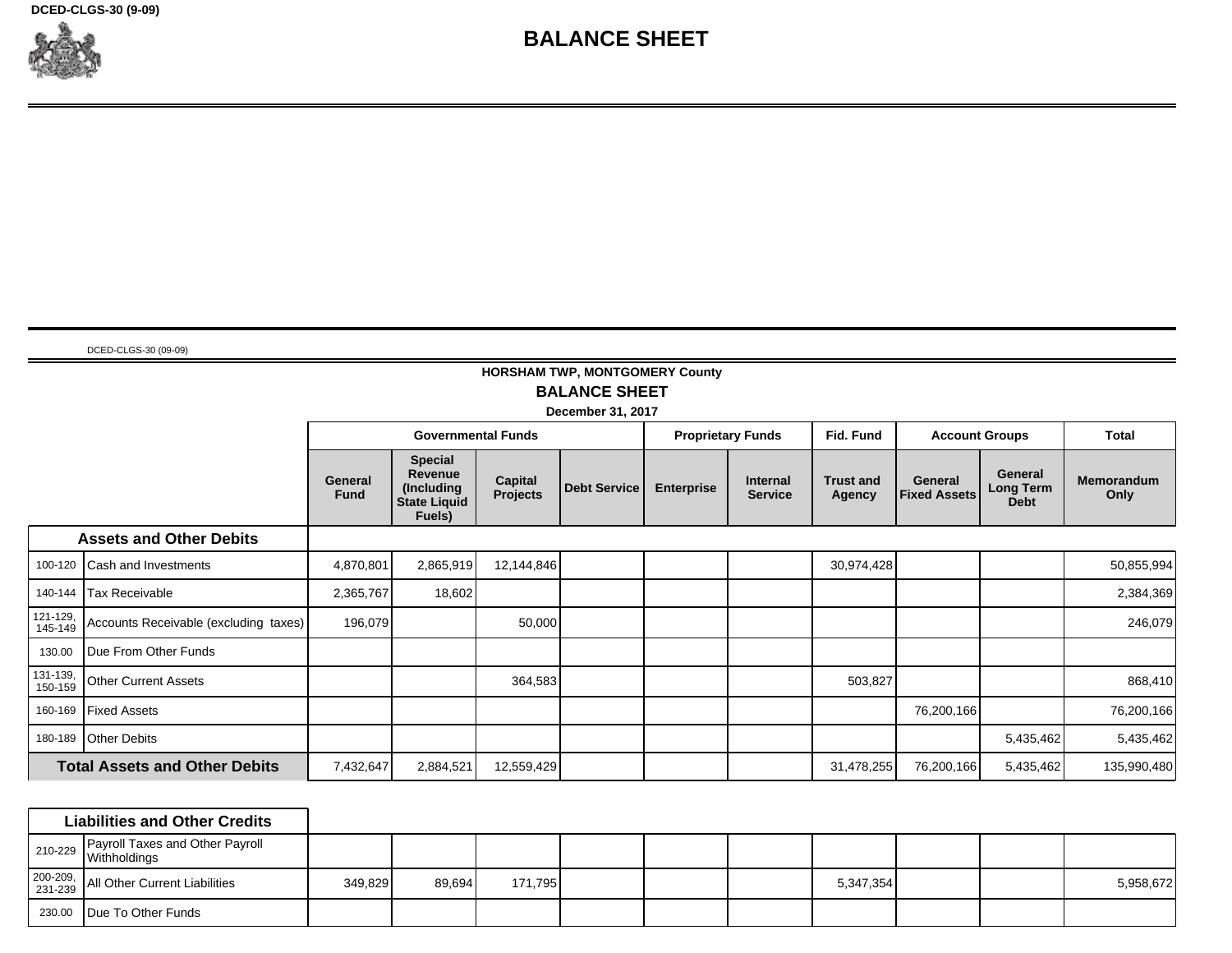## **HORSHAM TWP, MONTGOMERY County BALANCE SHEET**

**December 31, 2017**

|         |                                                        | <b>Governmental Funds</b> |                                                                          | <b>Proprietary Funds</b>          |              | Fid. Fund         | <b>Account Groups</b>             |                            | Total                          |                                     |                           |
|---------|--------------------------------------------------------|---------------------------|--------------------------------------------------------------------------|-----------------------------------|--------------|-------------------|-----------------------------------|----------------------------|--------------------------------|-------------------------------------|---------------------------|
|         |                                                        | General<br><b>Fund</b>    | <b>Special</b><br>Revenue<br>(Including<br><b>State Liquid</b><br>Fuels) | <b>Capital</b><br><b>Projects</b> | Debt Service | <b>Enterprise</b> | <b>Internal</b><br><b>Service</b> | <b>Trust and</b><br>Agency | General<br><b>Fixed Assets</b> | General<br>Long Term<br><b>Debt</b> | <b>Memorandum</b><br>Only |
|         | <b>Liabilities and Other Credits</b>                   |                           |                                                                          |                                   |              |                   |                                   |                            |                                |                                     |                           |
|         | 260-269   Long-Term-Liabilities                        |                           |                                                                          |                                   |              |                   |                                   |                            |                                | 5,180,308                           | 5,180,308                 |
| 240-259 | Current Portion of Long-Term Debt and<br>Other Credits |                           |                                                                          |                                   |              |                   |                                   |                            |                                | 255,154                             | 255,154                   |
|         | <b>Total Liabilities and Other Credits</b>             |                           | 349,829<br>89,694                                                        | 171,795                           |              |                   |                                   | 5,347,354                  |                                | 5,435,462                           | 11,394,134                |

|        | <b>Fund and Account Group Equity</b>                     |           |           |            |  |            |            |             |
|--------|----------------------------------------------------------|-----------|-----------|------------|--|------------|------------|-------------|
|        | 281-284 Contributed Capital                              |           |           |            |  |            | 76,200,166 | 76,200,166  |
| 290.00 | Investment in General Fixed Assets                       |           |           |            |  | 26,130,901 |            | 26,130,901  |
|        | Fund Balance / Retained Earnings on<br>$270-289$ $12/31$ | 7,082,818 | 2,794,827 | 12,387,634 |  |            |            | 22,265,279  |
|        | 291-299 Other Equity                                     |           |           |            |  |            |            |             |
|        | <b>Total Fund and Account Group</b><br><b>Equity</b>     | 7,082,818 | 2,794,827 | 12,387,634 |  | 26,130,901 | 76,200,166 | 124,596,346 |

#### **TOTAL LIABILITIES AND FUND AND ACCOUNT GROUP EQUITY 135,990,480**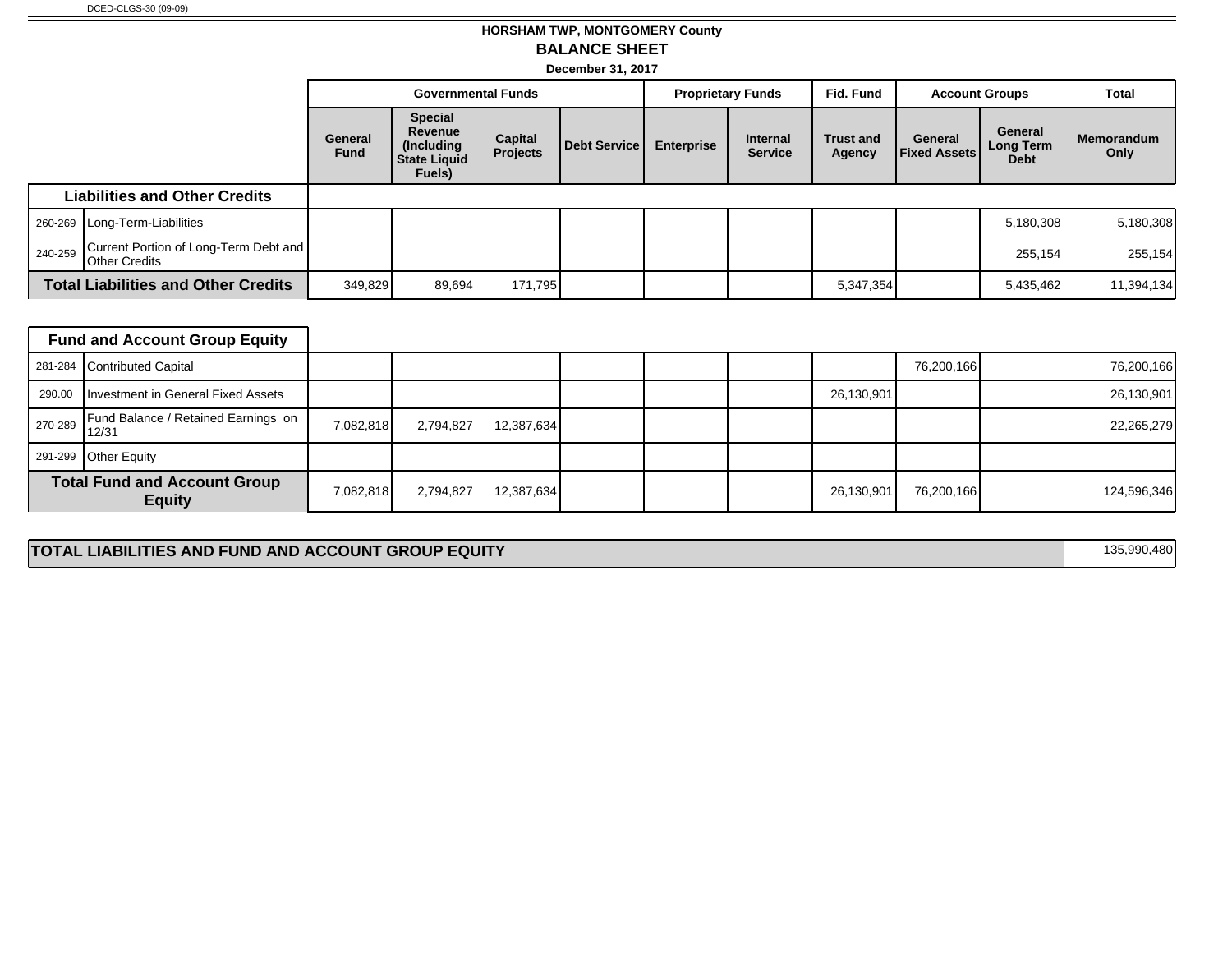**December 31, 2017**

|                     | <b>Governmental Funds</b>                                                 |                            |                     | <b>Proprietary Funds</b> |                                   | Fiduciary Fund             | <b>Total</b>              |
|---------------------|---------------------------------------------------------------------------|----------------------------|---------------------|--------------------------|-----------------------------------|----------------------------|---------------------------|
| <b>General Fund</b> | <b>Special</b><br>Revenue<br>(Includina)<br><b>State Liquid</b><br>Fuels) | Capital<br><b>Projects</b> | <b>Debt Service</b> | <b>Enterprise</b>        | <b>Internal</b><br><b>Service</b> | <b>Trust and</b><br>Agency | <b>Memorandum</b><br>Only |

|        | <b>Taxes</b>                                                                |            |           |  |  |            |
|--------|-----------------------------------------------------------------------------|------------|-----------|--|--|------------|
| 301.00 | Real Estate Taxes                                                           |            | 2,287,924 |  |  | 2,287,924  |
| 305.00 | Occupation Taxes (levied under municipal code)                              |            |           |  |  |            |
| 308.00 | Residence Taxes (levied by cities of the 3rd Class)                         |            |           |  |  |            |
| 309.00 | Regional Asset District Sales Tax (Allegheny County<br>municipalities only) |            |           |  |  |            |
| 310.00 | Per Capita Taxes                                                            |            |           |  |  |            |
| 310.10 | Real Estate Transfer Taxes                                                  | 1,133,898  |           |  |  | 1,133,898  |
| 310.20 | Earned Income Taxes / Wage Taxes                                            | 9,153,542  |           |  |  | 9,153,542  |
| 310.30 | Business Gross Receipts Taxes                                               |            |           |  |  |            |
| 310.40 | Occupation Taxes (levied under Act 511)                                     |            |           |  |  |            |
| 310.50 | Local Services Tax **                                                       | 1,535,204  |           |  |  | 1,535,204  |
| 310.60 | Amusement / Admission Taxes                                                 |            |           |  |  |            |
| 310.70 | Mechanical Device Taxes                                                     | 4,385      |           |  |  | 4,385      |
| 310.90 | Other: ______________                                                       |            |           |  |  |            |
|        |                                                                             |            |           |  |  |            |
|        | <b>Total Taxes</b>                                                          | 11,827,029 | 2,287,924 |  |  | 14,114,953 |

| <b>Licenses and Permits</b>            |         |  |  |  |         |
|----------------------------------------|---------|--|--|--|---------|
| 320-322 All Other Licenses and Permits | 23,605  |  |  |  | 23,605  |
| 321.80 Cable Television Franchise Fees | 619,758 |  |  |  | 619,758 |
| <b>Total Licenses and Permits</b>      | 643,363 |  |  |  | 643,363 |

|                                 | <b>Fines and Forfeits</b>  |         |        |  |  |         |
|---------------------------------|----------------------------|---------|--------|--|--|---------|
|                                 | 330-332 Fines and Forfeits | 171,135 | 27,201 |  |  | 198,336 |
| <b>Total Fines and Forfeits</b> |                            | 171,135 | 27,201 |  |  | 198,336 |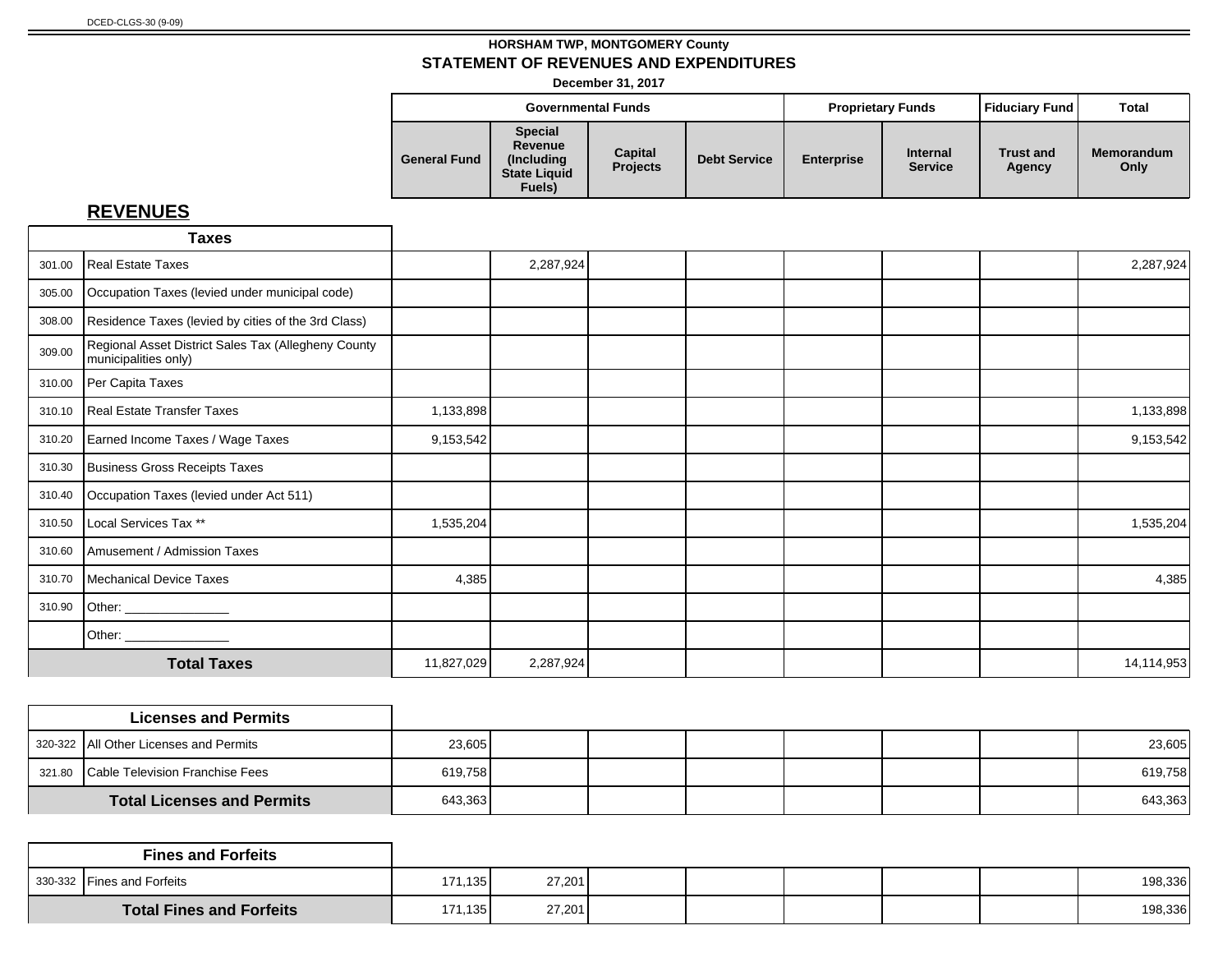**December 31, 2017**

|                     |                                                                           | <b>Governmental Funds</b>  |                     |                   | <b>Proprietary Funds</b>          | <b>Fiduciary Fund</b>      | <b>Total</b>              |
|---------------------|---------------------------------------------------------------------------|----------------------------|---------------------|-------------------|-----------------------------------|----------------------------|---------------------------|
| <b>General Fund</b> | <b>Special</b><br>Revenue<br>(Including)<br><b>State Liquid</b><br>Fuels) | Capital<br><b>Projects</b> | <b>Debt Service</b> | <b>Enterprise</b> | <b>Internal</b><br><b>Service</b> | <b>Trust and</b><br>Agency | <b>Memorandum</b><br>Only |
|                     |                                                                           |                            |                     |                   |                                   |                            |                           |

|        | <b>Interest, Rents and Royalties</b>       |        |        |         |  |           |           |
|--------|--------------------------------------------|--------|--------|---------|--|-----------|-----------|
| 341.00 | Interest Earnings                          | 62.873 | 28.689 | 124.052 |  | 2.986.064 | 3,201,678 |
|        | 342.00 Rents and Royalties                 | 35,055 |        | 94.516  |  |           | 129,572   |
|        | <b>Total Interest, Rents and Royalties</b> | 97,928 | 28,690 | 218,568 |  | 2,986,064 | 3,331,250 |

|        | Federal                                                 |  |  |  |  |
|--------|---------------------------------------------------------|--|--|--|--|
| 351.03 | Highways and Streets                                    |  |  |  |  |
| 351.09 | Community Development                                   |  |  |  |  |
|        | 351.00   All Other Federal Capital and Operating Grants |  |  |  |  |
| 352.01 | National Forest                                         |  |  |  |  |
| 352.00 | All Other Federal Shared Revenue and Entitlements       |  |  |  |  |
| 353.00 | Federal Payments in Lieu of Taxes                       |  |  |  |  |
|        | <b>Total Federal</b>                                    |  |  |  |  |

|                   | <b>State</b>                                                         |         |         |        |  |  |         |
|-------------------|----------------------------------------------------------------------|---------|---------|--------|--|--|---------|
|                   | 354.03 Highways and Streets                                          |         |         |        |  |  |         |
| 354.09            | Community Development                                                |         |         | 50,000 |  |  | 50,000  |
| 354.15            | Recycling / Act 101                                                  |         |         |        |  |  |         |
| 354.00            | All Other State Capital and Operating Grants                         |         | 74,252  |        |  |  | 74,252  |
| 355.01            | Public Utility Realty Tax (PURTA)                                    | 15,621  |         |        |  |  | 15,621  |
| 355.02-<br>355.03 | Motor Vehicle Fuel Tax (Liquid Fuels Tax) and State<br>Road Turnback |         | 772,048 |        |  |  | 772,048 |
| 355.04            | Alcoholic Beverage Licenses                                          | 7,400   |         |        |  |  | 7,400   |
| 355.05            | General Municipal Pension System State Aid                           | 568,943 |         |        |  |  | 568,943 |
| 355.07            | Foreign Fire Insurance Tax Distribution                              | 234,751 |         |        |  |  | 234,751 |
| 355.08            | Local Share Assessment/Gaming Proceeds                               |         |         |        |  |  |         |
| 355.09            | Marcellus Shale Impact Fee Distribution                              |         |         |        |  |  |         |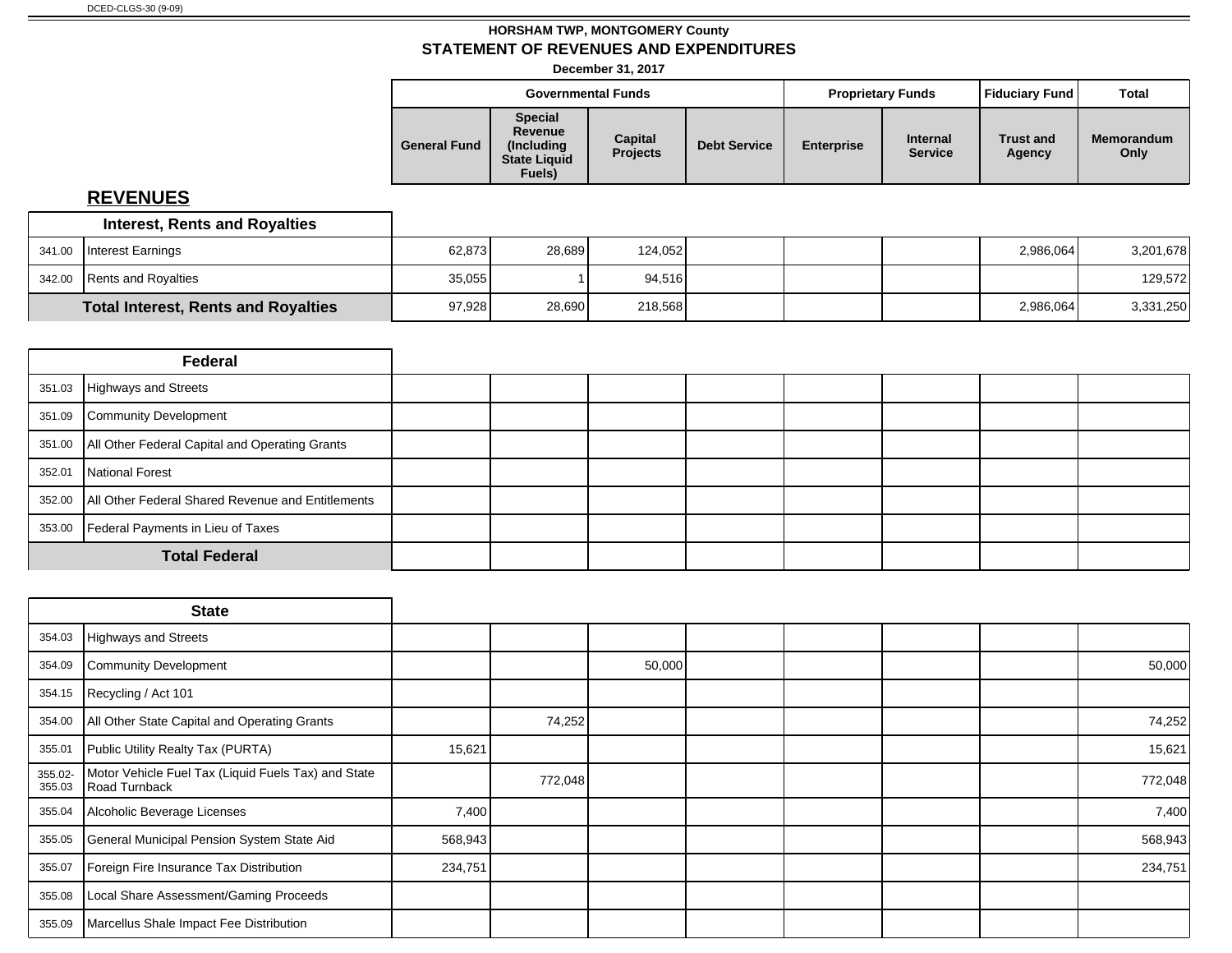**December 31, 2017**

|                     |                                                                           | <b>Governmental Funds</b>  |                     |                   | <b>Proprietary Funds</b>          | <b>Fiduciary Fund</b>      | <b>Total</b>              |
|---------------------|---------------------------------------------------------------------------|----------------------------|---------------------|-------------------|-----------------------------------|----------------------------|---------------------------|
| <b>General Fund</b> | <b>Special</b><br>Revenue<br>(Including)<br><b>State Liquid</b><br>Fuels) | Capital<br><b>Projects</b> | <b>Debt Service</b> | <b>Enterprise</b> | <b>Internal</b><br><b>Service</b> | <b>Trust and</b><br>Agency | <b>Memorandum</b><br>Only |

| <b>State</b>                                              |         |         |        |  |  |           |
|-----------------------------------------------------------|---------|---------|--------|--|--|-----------|
| 355.00   All Other State Shared Revenues and Entitlements |         |         |        |  |  |           |
| 356.00 State Payments in Lieu of Taxes                    |         |         |        |  |  |           |
| <b>Total State</b>                                        | 826,715 | 846,300 | 50,000 |  |  | 1,723,015 |

|        | <b>Local Government Units</b>                                                      |        |  |  |  |        |
|--------|------------------------------------------------------------------------------------|--------|--|--|--|--------|
| 357.03 | Highways and Streets                                                               |        |  |  |  |        |
| 357.00 | All Other Local Governmental Units Capital and<br>Operating Grants                 | 17,225 |  |  |  | 17,225 |
| 358.00 | Local Government Unit Shared Payments for<br>Contracted Intergovernmental Services |        |  |  |  |        |
| 359.00 | Local Governmental Units and Authorities Payments<br>In Lieu of Taxes              |        |  |  |  |        |
|        | <b>Total Local Government Units</b>                                                | 17,225 |  |  |  | 17,225 |

|        | <b>Charges for Service</b>                                                                                    |         |         |  |  |         |
|--------|---------------------------------------------------------------------------------------------------------------|---------|---------|--|--|---------|
| 361.00 | General Government                                                                                            | 101,144 |         |  |  | 101,144 |
| 362.00 | Public Safety                                                                                                 | 606,558 |         |  |  | 606,558 |
| 363.20 | Parking                                                                                                       |         |         |  |  |         |
| 363.00 | All Other Charges for Highway & Street Services                                                               | 53,070  |         |  |  | 53,070  |
| 364.10 | Wastewater / Sewage (including connection / tapping<br>fees, sewer usage charges, reserve capacity fee, etc.) |         |         |  |  |         |
| 364.30 | Solid Waste Collection and Disposal Charge (trash)                                                            |         |         |  |  |         |
| 364.60 | Host Municipality Benefit Fee for Solid Waste Facility                                                        |         |         |  |  |         |
| 364.00 | All Other Charges for Sanitation Services                                                                     |         |         |  |  |         |
| 365.00 | Health                                                                                                        |         |         |  |  |         |
| 366.00 | Human Services                                                                                                |         |         |  |  |         |
| 367.00 | Culture and Recreation                                                                                        |         | 164,034 |  |  | 164,034 |
| 368.00 | Airports                                                                                                      |         |         |  |  |         |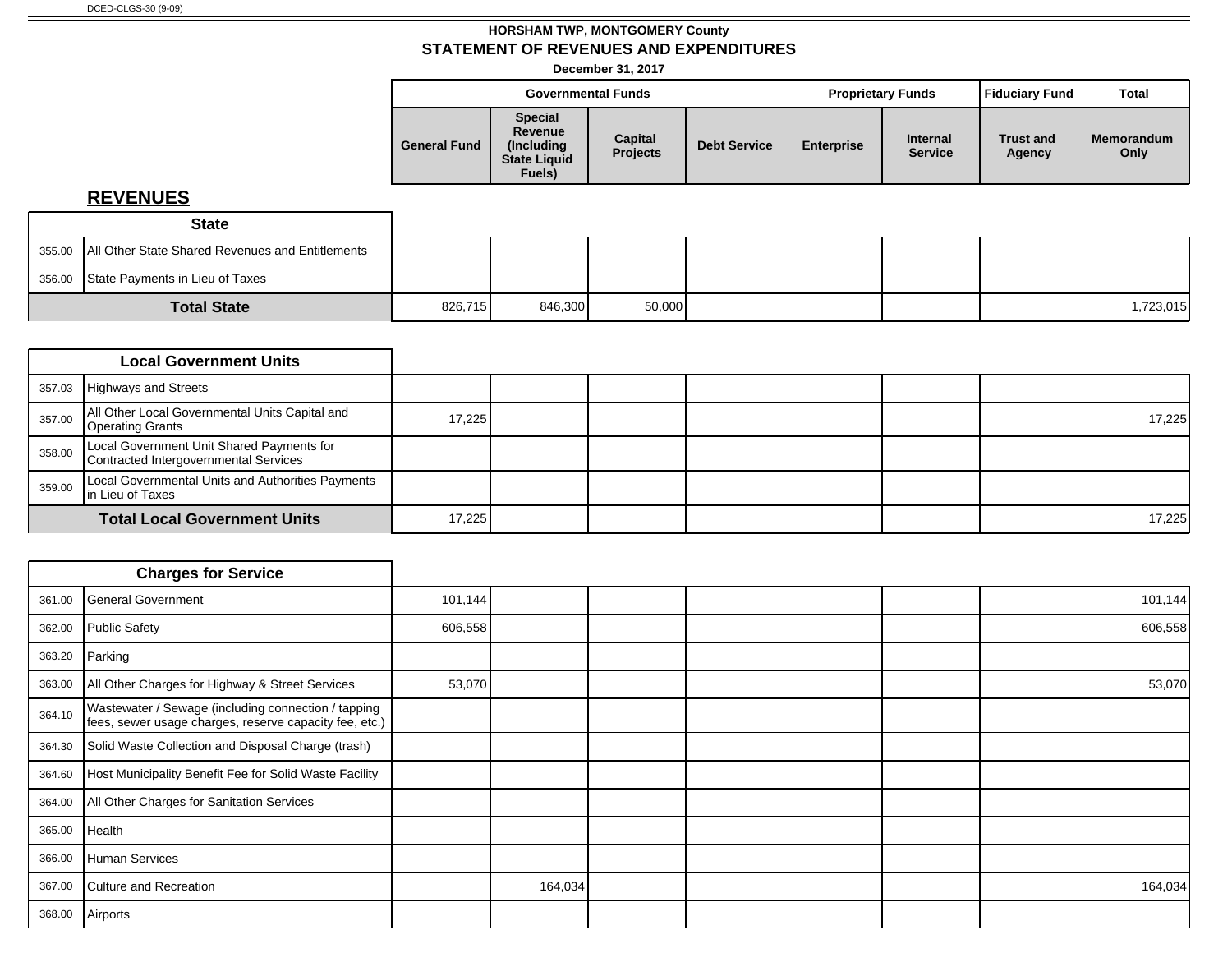**December 31, 2017**

|                     | <b>Governmental Funds</b>                                                 |                            |                     | <b>Proprietary Funds</b> |                                   | Fiduciary Fund             | Total                     |
|---------------------|---------------------------------------------------------------------------|----------------------------|---------------------|--------------------------|-----------------------------------|----------------------------|---------------------------|
| <b>General Fund</b> | <b>Special</b><br>Revenue<br>(Includina)<br><b>State Liquid</b><br>Fuels) | Capital<br><b>Projects</b> | <b>Debt Service</b> | <b>Enterprise</b>        | <b>Internal</b><br><b>Service</b> | <b>Trust and</b><br>Agency | <b>Memorandum</b><br>Only |

|             | <b>Charges for Service</b>           |  |                    |  |  |         |
|-------------|--------------------------------------|--|--------------------|--|--|---------|
| 369.00 Bars |                                      |  |                    |  |  |         |
|             | 370.00 Cemeteries                    |  |                    |  |  |         |
|             | 372.00 Electric System               |  |                    |  |  |         |
|             | 373.00 Gas System                    |  |                    |  |  |         |
|             | 374.00 Housing System                |  |                    |  |  |         |
|             | 375.00 Markets                       |  |                    |  |  |         |
| 377.00      | Transit Systems                      |  |                    |  |  |         |
|             | 378.00 Water System                  |  |                    |  |  |         |
|             | 379.00 All Other Charges for Service |  |                    |  |  |         |
|             | <b>Total Charges for Service</b>     |  | 760,772<br>164,034 |  |  | 924,806 |

|        | <b>Unclassified Operating Revenues</b>           |        |         |         |  |           |           |
|--------|--------------------------------------------------|--------|---------|---------|--|-----------|-----------|
| 383.00 | Special Assessments                              |        | 175.699 | 88,050  |  |           | 263,749   |
|        | 386.00 Escheats (sale of personal property)      |        |         |         |  |           |           |
| 387.00 | Contributions and Donations from Private Sectors |        | 6,626   | 201,493 |  |           | 208,119   |
| 388.00 | <b>Fiduciary Fund Pension Contributions</b>      |        |         |         |  | 1,540,463 | 1,540,463 |
| 389.00 | All Other Unclassified Operating Revenues        | 49.974 | 32,351  | 671     |  |           | 82,996    |
|        | <b>Total Unclassified Operating Revenues</b>     |        | 214,676 | 290,214 |  | 1,540,463 | 2,095,327 |

| <b>Other Financing Sources</b>                     |           |       |         |  |  |           |
|----------------------------------------------------|-----------|-------|---------|--|--|-----------|
| 391.00 Proceeds of General Fixed Asset Disposition | 33,025    | 9,689 |         |  |  | 42,714    |
| 392.00   Interfund Operating Transfers             | 1,214,841 |       | 594,214 |  |  | 1,809,055 |
| 393.00 Proceeds of General Long-Term Debt          |           |       |         |  |  |           |
| 394.00 Proceeds of Short Term-Debt                 |           |       |         |  |  |           |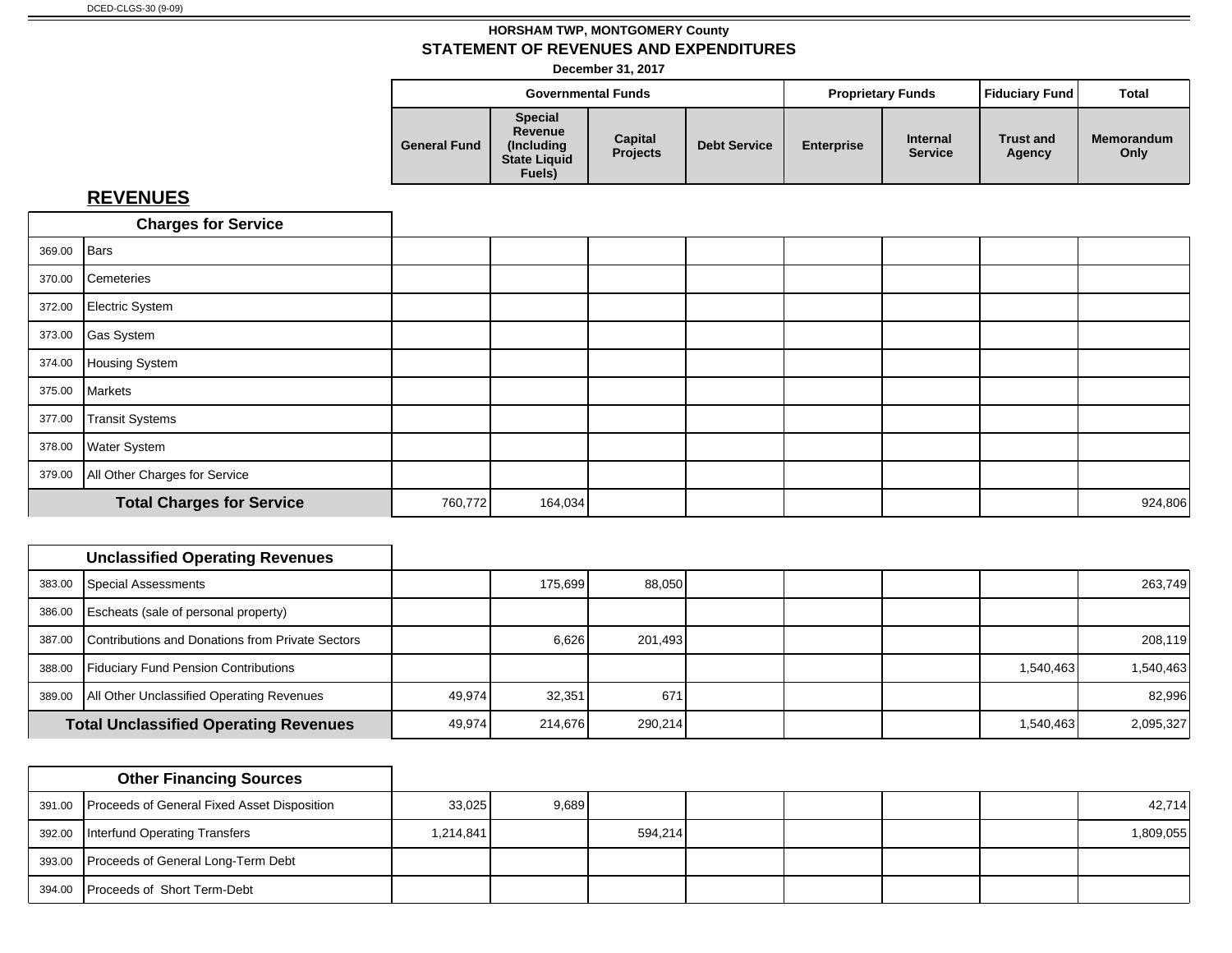**December 31, 2017**

|                                               |                     |                                                                   |                            |                           |                   |                            | <b>Fiduciary Fund</b>      | <b>Total</b>       |
|-----------------------------------------------|---------------------|-------------------------------------------------------------------|----------------------------|---------------------------|-------------------|----------------------------|----------------------------|--------------------|
|                                               | <b>General Fund</b> | <b>Special</b><br>Revenue<br>(Including<br>State Liquid<br>Fuels) | Capital<br><b>Projects</b> | <b>Debt Service</b>       | <b>Enterprise</b> | Internal<br><b>Service</b> | <b>Trust and</b><br>Agency | Memorandum<br>Only |
| <b>REVENUES</b>                               |                     |                                                                   |                            |                           |                   |                            |                            |                    |
| <b>Other Financing Sources</b>                |                     |                                                                   |                            |                           |                   |                            |                            |                    |
| Refunds of Prior Year Expenditures            | 108,820             | 3,673                                                             |                            |                           |                   |                            |                            | 112,493            |
| <b>Total Other Financing Sources</b>          | 1,356,686           | 13,362                                                            | 594,214                    |                           |                   |                            |                            | 1,964,262          |
|                                               |                     |                                                                   |                            |                           |                   |                            |                            |                    |
| <b>TOTAL REVENUES</b>                         | 15,750,827          | 3,582,187                                                         | 1,152,996                  |                           |                   |                            | 4,526,527                  | 25,012,537         |
| <b>EXPENDITURES</b>                           |                     |                                                                   |                            |                           |                   |                            |                            |                    |
| <b>General Government</b>                     |                     |                                                                   |                            |                           |                   |                            |                            |                    |
| Legislative (Governing) Body                  | 20,797              |                                                                   |                            |                           |                   |                            |                            | 20,797             |
| Executive (Manager or Mayor)                  | 1,058,770           |                                                                   |                            |                           |                   |                            |                            | 1,058,770          |
| Auditing Services / Financial Administration  |                     |                                                                   |                            |                           |                   |                            |                            |                    |
| <b>Tax Collection</b>                         | 205,133             |                                                                   |                            |                           |                   |                            |                            | 205,133            |
| Solicitor / Legal Services                    |                     |                                                                   |                            |                           |                   |                            |                            |                    |
| Secretary / Clerk                             |                     |                                                                   |                            |                           |                   |                            |                            |                    |
| Other General Government Administration       |                     |                                                                   |                            |                           |                   |                            |                            |                    |
| IT-Networking Services-Data Processing        |                     |                                                                   |                            |                           |                   |                            |                            |                    |
| <b>Engineering Services</b>                   |                     |                                                                   |                            |                           |                   |                            |                            |                    |
| <b>General Government Buildings and Plant</b> | 268,550             |                                                                   | 664,679                    |                           |                   |                            |                            | 933,229            |
| <b>Total General Government</b>               | 1,553,250           |                                                                   | 664,679                    |                           |                   |                            |                            | 2,217,929          |
|                                               |                     |                                                                   |                            | <b>Governmental Funds</b> |                   |                            | <b>Proprietary Funds</b>   |                    |

|               | <b>Public Safety</b>              |           |        |  |  |           |
|---------------|-----------------------------------|-----------|--------|--|--|-----------|
| 410.00 Police |                                   | 5,288,289 |        |  |  | 5,288,289 |
| 411.00 Fire   |                                   | 875,633   | 63,002 |  |  | 938,635   |
|               | 412.00 Ambulance / Rescue         |           |        |  |  |           |
|               | 413.00   UCC and Code Enforcement | 685,637   |        |  |  | 685,637   |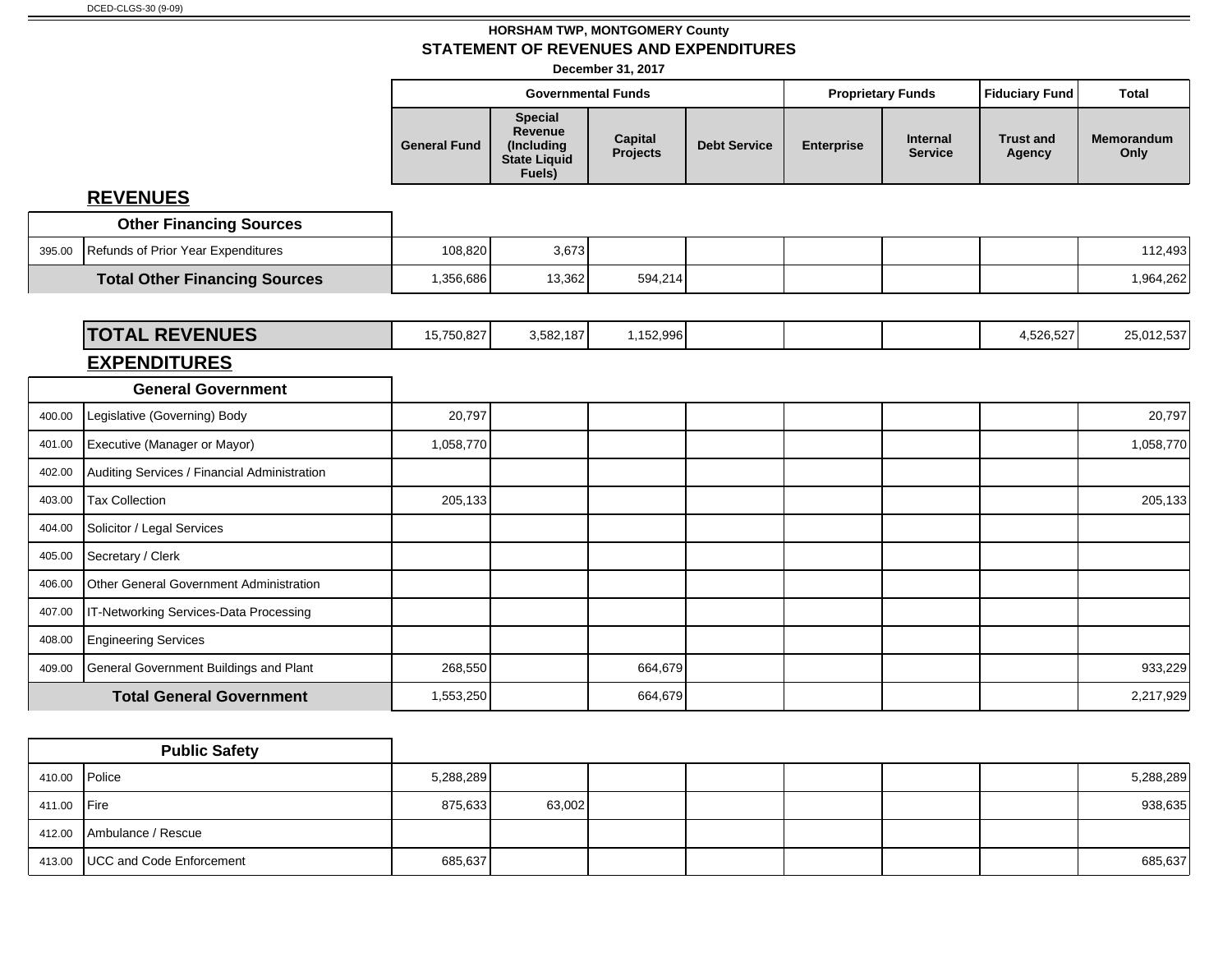**December 31, 2017**

|                     |                                                                           | <b>Governmental Funds</b>  |                     | <b>Proprietary Funds</b> |                                   | Fiduciary Fund             | <b>Total</b>              |
|---------------------|---------------------------------------------------------------------------|----------------------------|---------------------|--------------------------|-----------------------------------|----------------------------|---------------------------|
| <b>General Fund</b> | <b>Special</b><br>Revenue<br>(Includina)<br><b>State Liquid</b><br>Fuels) | Capital<br><b>Projects</b> | <b>Debt Service</b> | <b>Enterprise</b>        | <b>Internal</b><br><b>Service</b> | <b>Trust and</b><br>Agency | <b>Memorandum</b><br>Only |

|        | <b>Public Safety</b>                       |           |        |  |  |           |
|--------|--------------------------------------------|-----------|--------|--|--|-----------|
|        | 414.00 Planning and Zoning                 | 165,567   |        |  |  | 165,567   |
| 415.00 | Emergency Management and Communications    | 1,099     |        |  |  | 1,099     |
| 416.00 | Militia and Armories                       |           |        |  |  |           |
| 417.00 | <b>Examination of Licensed Occupations</b> |           |        |  |  |           |
| 418.00 | Public Scales (weights and measures)       |           |        |  |  |           |
| 419.00 | Other Public Safety                        |           |        |  |  |           |
|        | <b>Total Public Safety</b>                 | 7,016,225 | 63,002 |  |  | 7,079,227 |

|                   | <b>Health and Human Services</b>   |  |  |  |  |
|-------------------|------------------------------------|--|--|--|--|
| 420.00-<br>425.00 | <b>I</b> Health and Human Services |  |  |  |  |
|                   | Total Health and Human Services    |  |  |  |  |

|        | <b>Public Works - Sanitation</b>                     |        |  |  |  |        |
|--------|------------------------------------------------------|--------|--|--|--|--------|
|        | 426.00 Recycling Collection and Disposal             |        |  |  |  |        |
|        | 427.00 Solid Waste Collection and Disposal (garbage) | 47,849 |  |  |  | 47,849 |
| 428.00 | <b>I</b> Weed Control                                |        |  |  |  |        |
| 429.00 | Wastewater / Sewage Treatment and Collection         |        |  |  |  |        |
|        | <b>Total Public Works - Sanitation</b>               | 47,849 |  |  |  | 47,849 |

|        | <b>Public Works - Highways and Streets</b> |         |         |  |  |         |
|--------|--------------------------------------------|---------|---------|--|--|---------|
|        | 430.00 General Services - Administration   | 496,276 |         |  |  | 496,276 |
|        | 431.00 Cleaning of Streets and Gutters     |         |         |  |  |         |
|        | 432.00 Winter Maintenance - Snow Removal   | 134,378 | 110,956 |  |  | 245,334 |
| 433.00 | Traffic Control Devices                    | 88.198  |         |  |  | 88,198  |
| 434.00 | Street Lighting                            |         | 95,035  |  |  | 95,035  |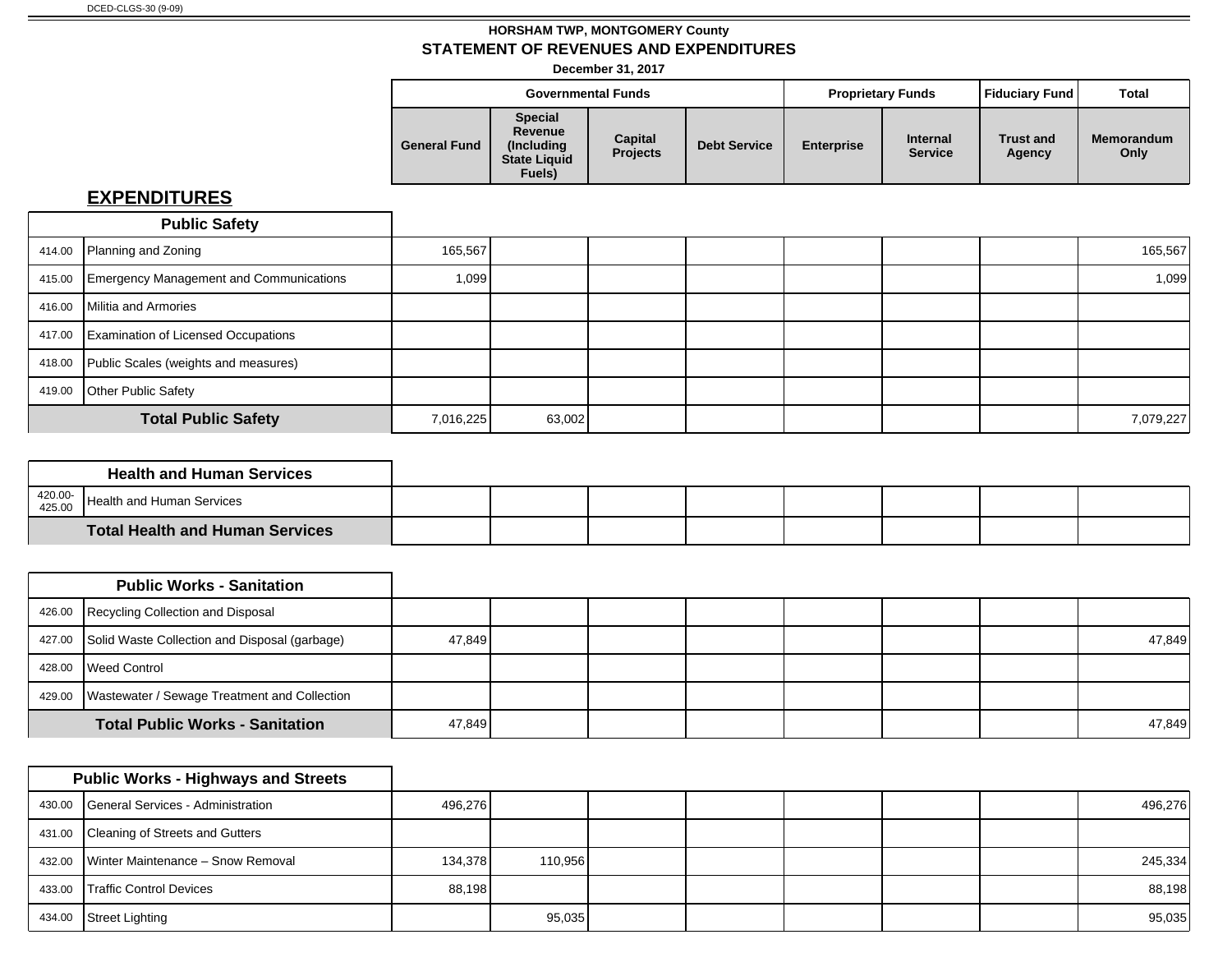**December 31, 2017**

|                     | <b>Governmental Funds</b><br><b>Special</b><br>Revenue<br>Capital<br>(Including) |                 |                     |                   | <b>Proprietary Funds</b>          | Fiduciary Fund             | Total                     |
|---------------------|----------------------------------------------------------------------------------|-----------------|---------------------|-------------------|-----------------------------------|----------------------------|---------------------------|
| <b>General Fund</b> | <b>State Liquid</b><br>Fuels)                                                    | <b>Projects</b> | <b>Debt Service</b> | <b>Enterprise</b> | <b>Internal</b><br><b>Service</b> | <b>Trust and</b><br>Agency | <b>Memorandum</b><br>Only |

|        | <b>Public Works - Highways and Streets</b>       |           |         |  |  |           |
|--------|--------------------------------------------------|-----------|---------|--|--|-----------|
|        | 435.00 Sidewalks and Crosswalks                  |           |         |  |  |           |
| 436.00 | <b>Storm Sewers and Drains</b>                   | 29,782    |         |  |  | 29,782    |
|        | 437.00 Repairs of Tools and Machinery            | 47.064    |         |  |  | 47,064    |
| 438.00 | Maintenance and Repairs of Roads and Bridges     | 548.743   | 509.023 |  |  | 1,057,766 |
| 439.00 | Highway Construction and Rebuilding Projects     | 346,023   |         |  |  | 346,023   |
|        | <b>Total Public Works - Highways and Streets</b> | 1,690,464 | 715,014 |  |  | 2,405,478 |

|        | <b>Other Public Works Enterprises</b>       |  |  |  |  |
|--------|---------------------------------------------|--|--|--|--|
| 440.00 | Airports                                    |  |  |  |  |
| 441.00 | Cemeteries                                  |  |  |  |  |
| 442.00 | Electric System                             |  |  |  |  |
|        | 443.00 Gas System                           |  |  |  |  |
| 444.00 | Markets                                     |  |  |  |  |
| 445.00 | Parking                                     |  |  |  |  |
| 446.00 | Storm Water and Flood Control               |  |  |  |  |
| 447.00 | Transit System                              |  |  |  |  |
| 448.00 | <b>Water System</b>                         |  |  |  |  |
| 449.00 | <b>Water Transport and Terminals</b>        |  |  |  |  |
|        | <b>Total Other Public Works Enterprises</b> |  |  |  |  |

|              | <b>Culture and Recreation</b>            |         |         |         |  |  |         |
|--------------|------------------------------------------|---------|---------|---------|--|--|---------|
|              | 451.00 Culture-Recreation Administration |         |         |         |  |  |         |
|              | 452.00 Participant Recreation            | 16,687  | 173,608 |         |  |  | 190,295 |
|              | 453.00 Spectator Recreation              |         |         |         |  |  |         |
| 454.00 Parks |                                          | 785,850 |         | 168,625 |  |  | 954,475 |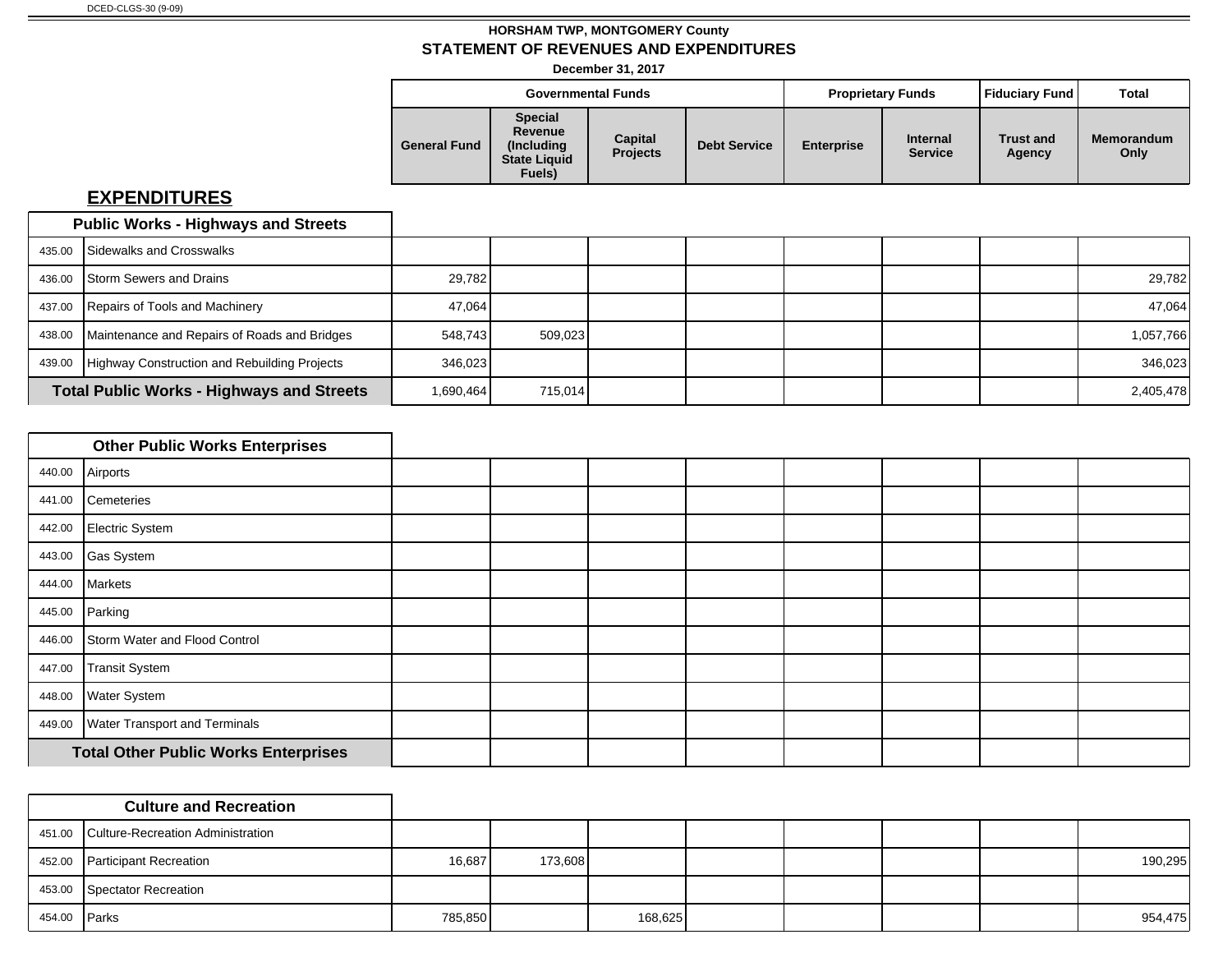**December 31, 2017**

|                     | <b>Governmental Funds</b><br><b>Special</b><br>Revenue<br>Capital<br>(Includina)<br><b>Projects</b><br><b>State Liquid</b> |  |                     | <b>Proprietary Funds</b> |                                   | Fiduciary Fund             | Total                     |
|---------------------|----------------------------------------------------------------------------------------------------------------------------|--|---------------------|--------------------------|-----------------------------------|----------------------------|---------------------------|
| <b>General Fund</b> | Fuels)                                                                                                                     |  | <b>Debt Service</b> | <b>Enterprise</b>        | <b>Internal</b><br><b>Service</b> | <b>Trust and</b><br>Agency | <b>Memorandum</b><br>Only |

| <b>Culture and Recreation</b>             |         |           |         |  |  |           |
|-------------------------------------------|---------|-----------|---------|--|--|-----------|
| 455.00 Shade Trees                        |         |           |         |  |  |           |
| 456.00   Libraries                        |         | 998,967   |         |  |  | 998,967   |
| 457.00 Civil and Military Celebrations    |         |           |         |  |  |           |
| 458.00 Senior Citizens' Centers           |         |           |         |  |  |           |
| 459.00   All Other Culture and Recreation |         |           |         |  |  |           |
| <b>Total Culture and Recreation</b>       | 802,537 | 1,172,575 | 168,625 |  |  | 2,143,737 |

| <b>Community Development</b>              |        |        |  |  |        |
|-------------------------------------------|--------|--------|--|--|--------|
| 461.00 Conservation of Natural Resources  |        |        |  |  |        |
| 462.00 Community Development and Housing  |        |        |  |  |        |
| 463.00 Economic Development               | 67,154 |        |  |  | 67,154 |
| 464.00 Economic Opportunity               |        |        |  |  |        |
| 465-469   All Other Community Development |        |        |  |  |        |
| <b>Total Community Development</b>        |        | 67,154 |  |  | 67,154 |

|                           | <b>Debt Service</b>                                |          |         |  |  |         |
|---------------------------|----------------------------------------------------|----------|---------|--|--|---------|
|                           | 471.00   Debt Principal (short-term and long-term) | 100, 154 | 150,000 |  |  | 250,154 |
|                           | 472.00   Debt Interest (short-term and long-term)  |          | 129,598 |  |  | 129,598 |
|                           | 475.00 Fiscal Agent Fees                           |          | 539     |  |  | 539     |
| <b>Total Debt Service</b> |                                                    | 100, 154 | 280,137 |  |  | 380,291 |

|        | <b>Employer Paid Benefits and Withholding Items</b>                       |           |  |  |  |           |
|--------|---------------------------------------------------------------------------|-----------|--|--|--|-----------|
| 481.00 | Employer Paid Withholding Taxes and Unemployment  <br><b>Compensation</b> | 552,808   |  |  |  | 552,808   |
|        | 482.00 Judgments and Losses                                               |           |  |  |  |           |
| 483.00 | <b>Pension / Retirement Fund Contributions</b>                            | 1,486,618 |  |  |  | 1,486,618 |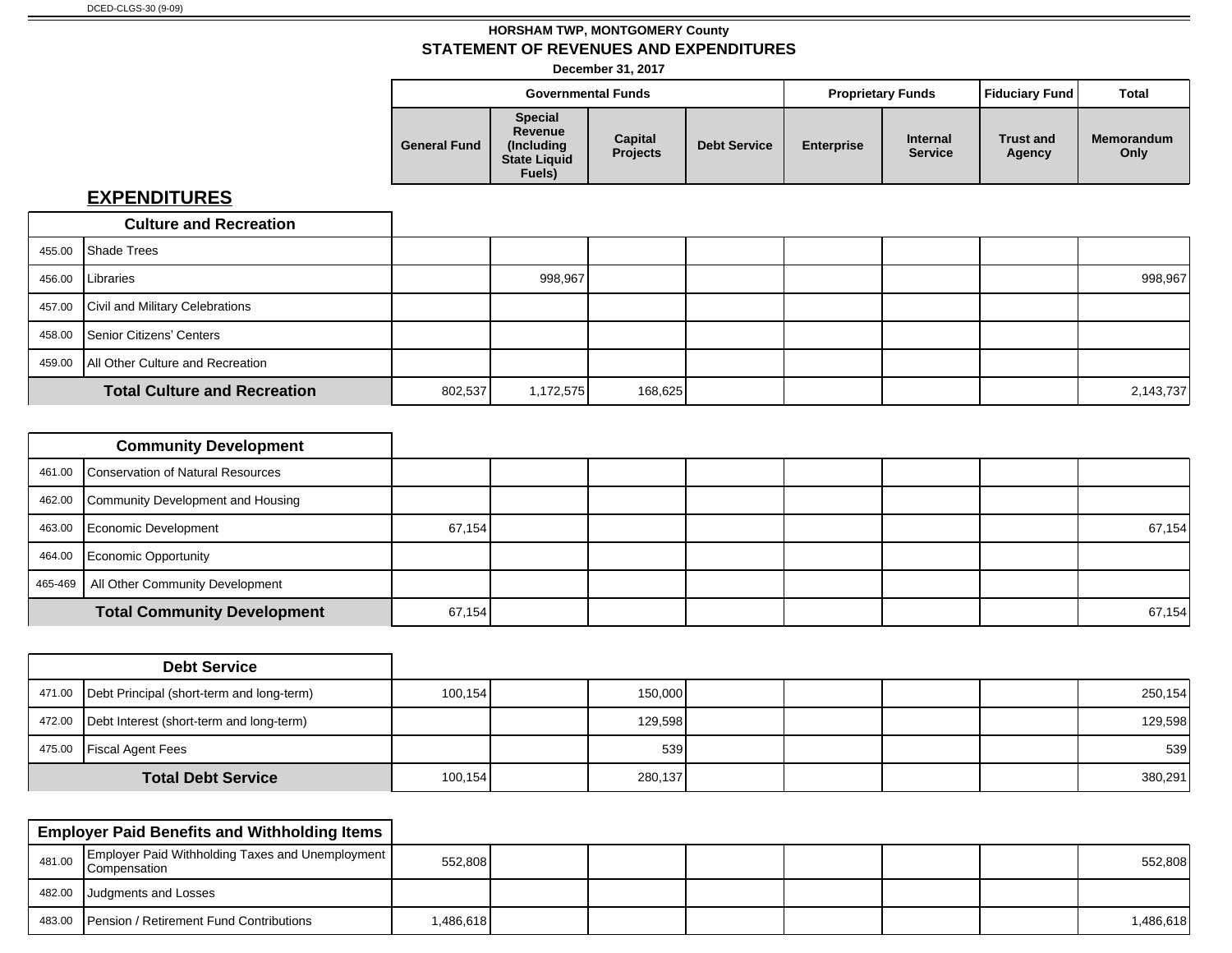**December 31, 2017**

|                     |                                                                          | <b>Governmental Funds</b>  |                     |                   | <b>Proprietary Funds</b>          | <b>Fiduciary Fund</b>      | Total                     |
|---------------------|--------------------------------------------------------------------------|----------------------------|---------------------|-------------------|-----------------------------------|----------------------------|---------------------------|
| <b>General Fund</b> | <b>Special</b><br>Revenue<br>(Including<br><b>State Liquid</b><br>Fuels) | Capital<br><b>Projects</b> | <b>Debt Service</b> | <b>Enterprise</b> | <b>Internal</b><br><b>Service</b> | <b>Trust and</b><br>Agency | <b>Memorandum</b><br>Only |

| <b>Employer Paid Benefits and Withholding Items</b>          |           |  |  |  |           |
|--------------------------------------------------------------|-----------|--|--|--|-----------|
| 484.00 Worker Compensation Insurance                         | 223,524   |  |  |  | 223,524   |
| 487.00 <b>Other Group Insurance Benefits</b>                 | .748.346  |  |  |  | 1,748,346 |
| Total Employer Paid Benefits and Withholding<br><b>Items</b> | 4,011,296 |  |  |  | 4,011,296 |

|        | <b>Insurance</b>                |         |  |  |  |         |
|--------|---------------------------------|---------|--|--|--|---------|
| 486.00 | Insurance, Casualty, and Surety | 165,198 |  |  |  | 165,198 |
|        | <b>Total Insurance</b>          | 165,198 |  |  |  | 165,198 |

| <b>Unclassified Operating Expenditures</b>       |       |        |  |  |                    |            |
|--------------------------------------------------|-------|--------|--|--|--------------------|------------|
| 488.00 Fiduciary Fund Benefits and Refunds Paid  |       |        |  |  | 1,349,056          | 349,056. ا |
| 489.00   All Other Unclassified Expenditures     | 9,883 | 7.1281 |  |  | 63.543             | 80,554     |
| <b>Total Unclassified Operating Expenditures</b> | 9,883 | 7.1281 |  |  | 1.412.599 <b>I</b> | ,429,610   |

| <b>Other Financing Uses</b>          |         |           |  |  |           |
|--------------------------------------|---------|-----------|--|--|-----------|
| 491.00 Refund of Prior Year Revenues | 588     |           |  |  | 588       |
| 492.00 Interfund Operating Transfers | 314,077 | 1,494,978 |  |  | 1,809,055 |
| 493.00   All Other Financing Uses    |         |           |  |  |           |
| <b>Total Other Financing Uses</b>    | 314,665 | 1,494,978 |  |  | 1,809,643 |

| <b>EXPENDITURES</b><br>NI AL. | 15,778,675 | 5,452,697 | .113,441، |  | .412,599 | 04.757.440<br>41. / 15<br>ے یہی |
|-------------------------------|------------|-----------|-----------|--|----------|---------------------------------|
|                               |            |           |           |  |          |                                 |

| <b>EXCESS/DEFICIT OF REVENUES OVER</b> | -27,848 | 129.490 | 39,555 |  | 3.113.928 | 3.255.125 |
|----------------------------------------|---------|---------|--------|--|-----------|-----------|
| <b>EXPENDITURES</b>                    |         |         |        |  |           |           |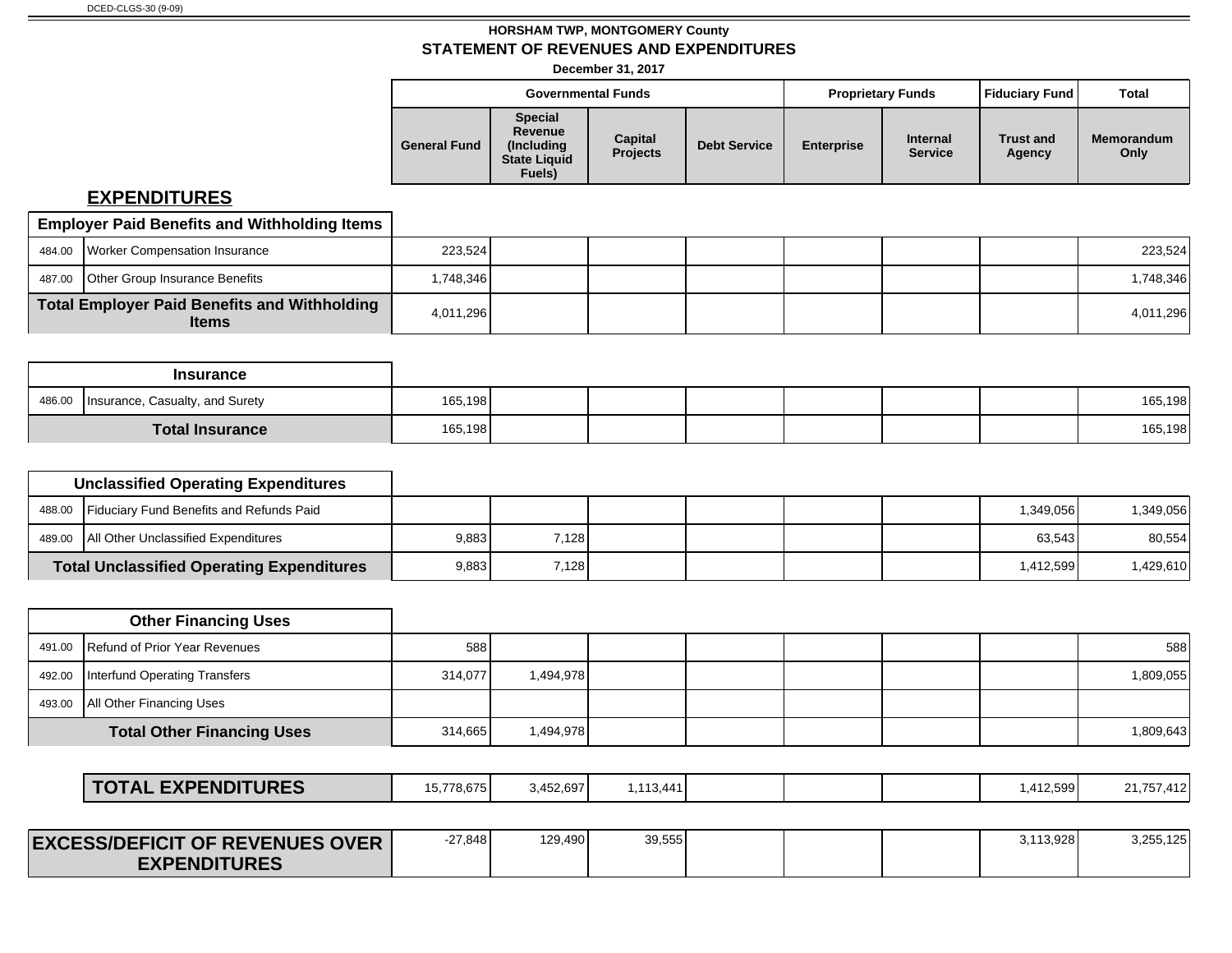**DCED-CLGS-30 (9-06)**

#### **HORSHAM TWP**

**December 31, 2017**

| <b>DEBT STATEMENT</b>                                                                                                                                                                                                                                                                        |                                                               |                             |                                   |                                |                                                |                                                  |                                       |                                                                                        |                                |                                                            |                         |
|----------------------------------------------------------------------------------------------------------------------------------------------------------------------------------------------------------------------------------------------------------------------------------------------|---------------------------------------------------------------|-----------------------------|-----------------------------------|--------------------------------|------------------------------------------------|--------------------------------------------------|---------------------------------------|----------------------------------------------------------------------------------------|--------------------------------|------------------------------------------------------------|-------------------------|
| <b>OUTSTANDING BONDS AND NOTES</b><br>Listed below are all currently outstanding bond and note issues according to our files, excluding bond issues redeemed or refunded and defeased. Please show the principal payments and make any other necessary<br><b>Icorrections and additions.</b> |                                                               |                             |                                   |                                |                                                |                                                  |                                       |                                                                                        |                                |                                                            |                         |
| <b>Purpose</b>                                                                                                                                                                                                                                                                               | Bond (B)<br>Capital Lease (C)<br>Lease Rental (L)<br>Note (N) | <b>Issue Year</b><br>(yyyy) | <b>Maturity</b><br>Year<br>(yyyy) | Original<br>Amount of<br>Issue | Outstanding<br><b>Beginning of</b><br>Year (1) | Principal<br><b>Incurred</b><br><b>This Year</b> | Principal<br><b>Paid This</b><br>Year | <b>Current Year</b><br><b>Accretion on</b><br><b>Compound Interest</b><br><b>Bonds</b> | Outstanding at<br>Year End (1) | Plus (less)<br><b>Unamortized</b><br>Premium<br>(Discount) | Total<br><b>Balance</b> |
| <b>General Obligation Bonds and Notes</b>                                                                                                                                                                                                                                                    |                                                               |                             |                                   |                                |                                                |                                                  |                                       |                                                                                        |                                |                                                            |                         |
|                                                                                                                                                                                                                                                                                              |                                                               |                             |                                   |                                |                                                |                                                  |                                       |                                                                                        |                                |                                                            |                         |
| 2015 Note                                                                                                                                                                                                                                                                                    | Note                                                          | 2015                        | 2020                              | 500,770                        | 400,616                                        |                                                  | 100,154                               |                                                                                        | 300,462                        |                                                            | 300,462                 |
| 2016 GO Bond                                                                                                                                                                                                                                                                                 | Bond                                                          | 2016                        | 2042                              | 5,940,616                      | 5,285,000                                      |                                                  | 150,000                               |                                                                                        | 5,135,000                      |                                                            | 5,135,000               |
| <b>Revenue Bonds and Notes</b>                                                                                                                                                                                                                                                               |                                                               |                             |                                   |                                |                                                |                                                  |                                       |                                                                                        |                                |                                                            |                         |
|                                                                                                                                                                                                                                                                                              |                                                               |                             |                                   |                                |                                                |                                                  |                                       |                                                                                        |                                |                                                            |                         |
| <b>Lease Rental Debt</b>                                                                                                                                                                                                                                                                     |                                                               |                             |                                   |                                |                                                |                                                  |                                       |                                                                                        |                                |                                                            |                         |
|                                                                                                                                                                                                                                                                                              |                                                               |                             |                                   |                                |                                                |                                                  |                                       |                                                                                        |                                |                                                            |                         |
| Other                                                                                                                                                                                                                                                                                        |                                                               |                             |                                   |                                |                                                |                                                  |                                       |                                                                                        |                                |                                                            |                         |
|                                                                                                                                                                                                                                                                                              |                                                               |                             |                                   |                                |                                                |                                                  |                                       |                                                                                        |                                |                                                            |                         |
| (1) - excludes unamortized premium/discount                                                                                                                                                                                                                                                  |                                                               |                             |                                   |                                | Total bonds and notes outstanding              |                                                  |                                       |                                                                                        |                                |                                                            | 5,435,462               |

**Capitalized lease obligations** 0

**Net debt** 5,435,462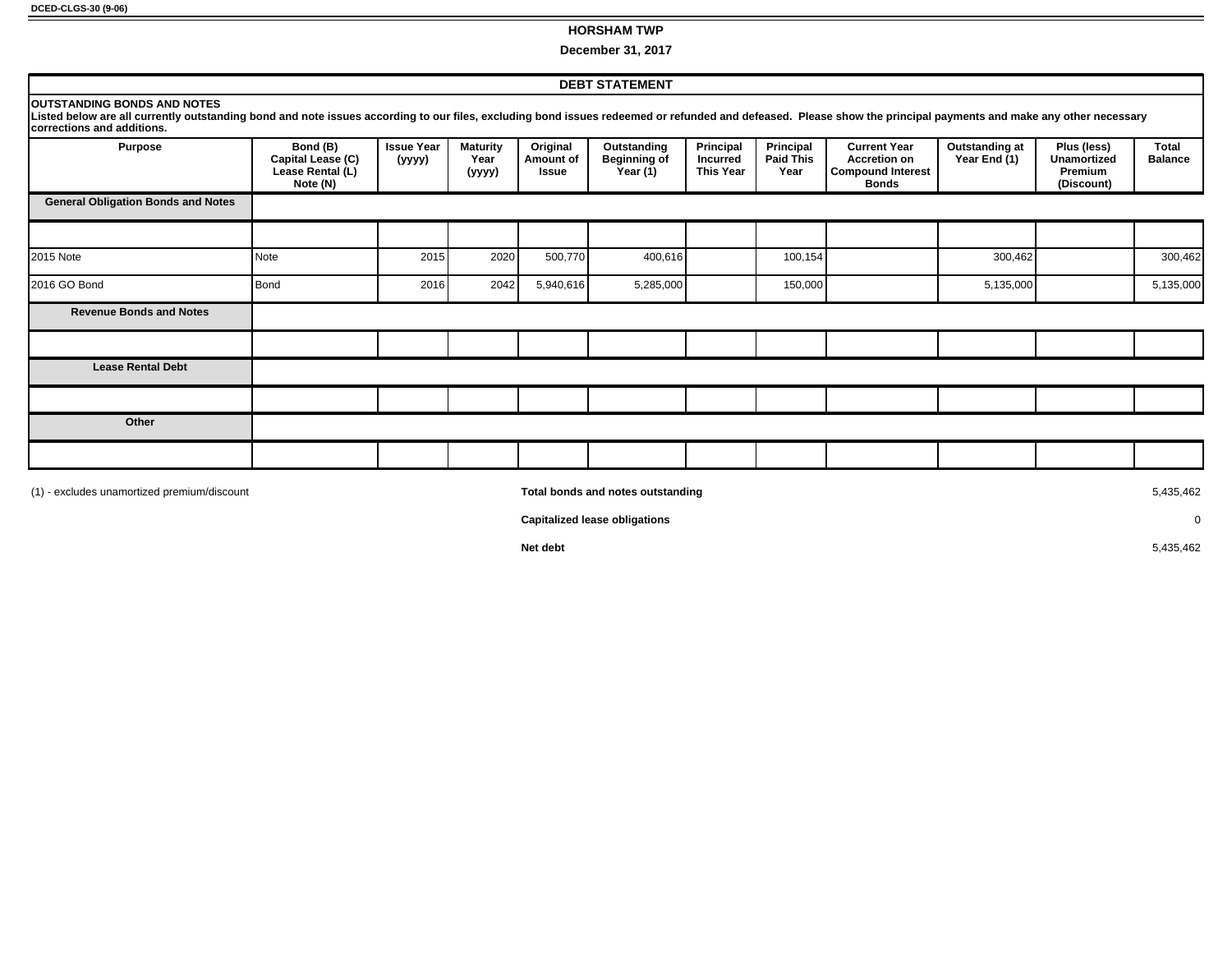## **HORSHAM TWP, MONTGOMERY County STATEMENT OF CAPITAL EXPENDITURES**

**December 31, 2017**

| Category                          | <b>Capital Purchases</b> | <b>Capital Construction</b> | <b>Total</b> |
|-----------------------------------|--------------------------|-----------------------------|--------------|
| Community Development             |                          |                             |              |
| Electric                          |                          |                             |              |
| Fire                              |                          |                             |              |
| Gas System                        |                          |                             |              |
| <b>General Government</b>         | 27,469                   |                             | 27,469       |
| Health                            |                          |                             |              |
| Housing                           |                          |                             |              |
| Libraries                         | 201,888                  |                             | 201,888      |
| Mass Transit                      |                          |                             |              |
| Parks                             |                          | 152,774                     | 152,774      |
| Police                            | 104,956                  |                             | 104,956      |
| Recreation                        |                          |                             |              |
| Sewer                             |                          |                             |              |
| Solid Waste                       |                          |                             |              |
| Streets / Highways                | 221,917                  |                             | 221,917      |
| Water                             |                          |                             |              |
| Other: _                          |                          |                             |              |
| <b>TOTAL CAPITAL EXPENDITURES</b> | 556,230                  | 152,774                     | 709,004      |

#### **EMPLOYEE COMPENSATION**

Total salaries, wages, commissions, etc. paid this year (including all employees and elected officials) 8,584,113